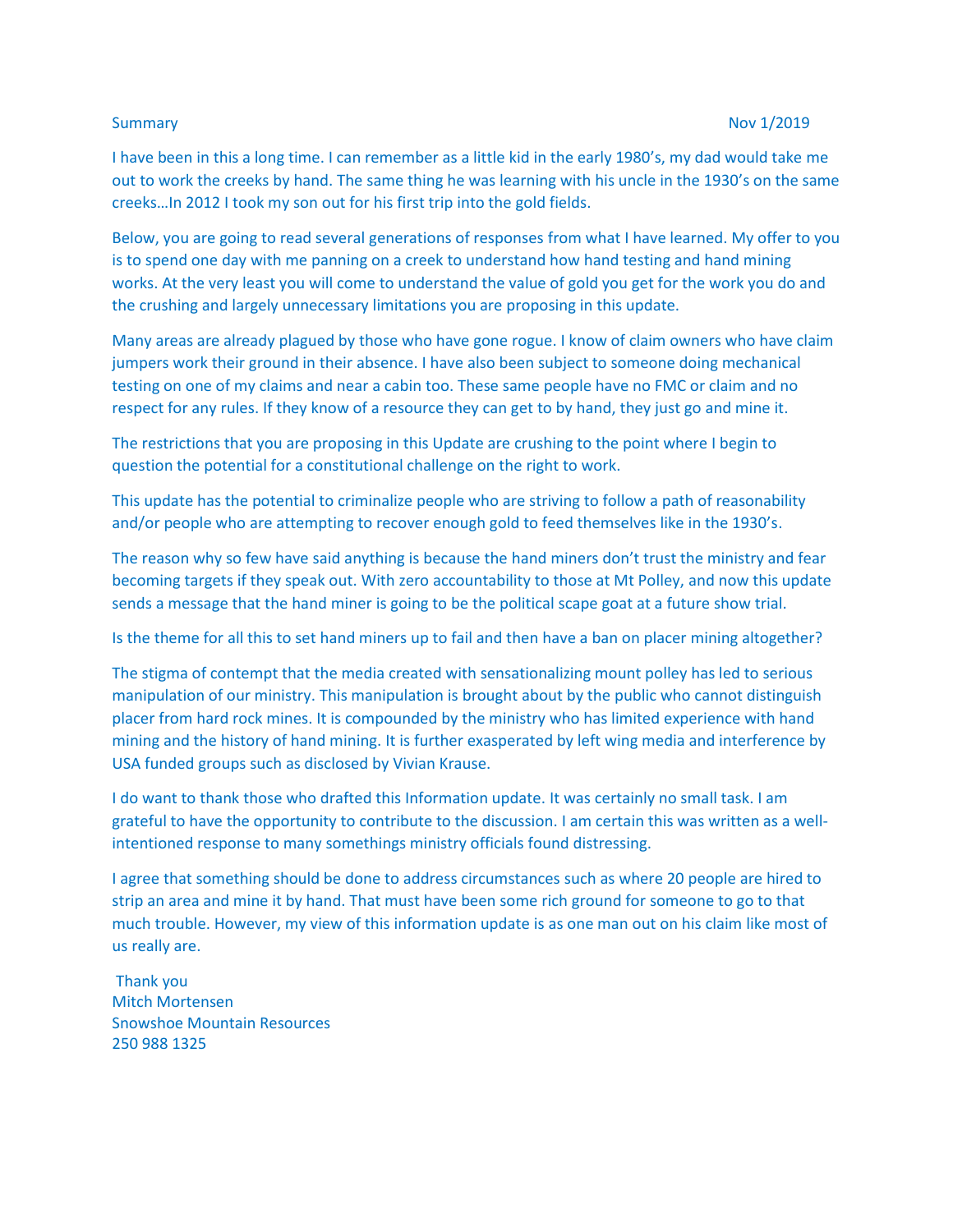## **Placer**

The following list describes the types of placer exploration activities that the Province views as falling outside the definition of a mine. These activities can generally be undertaken by recorded holders or their agents without a Mines Act permit or a written exemption:

• hand-panning with a shovel and a pan only, consistent with the following:

o material below the high water mark is processed in the watercourse and is not removed from the riparian setback

There needs to be an exemption for hand digging in the setback.

Placer gold deposits occur by concentration on the inside corners of a given watercourse. These inside corners are the placer deposits traditionally mined by hand throughout history. These are known as "benches" and is where the creek flowed thousands of years ago. The gold washed down and would settle in these areas. Over the centuries the creek moved wearing a new parallel course leaving a "bench". Figure one is a classic example. The setback is in fact exactly where a rich bench would occur.

Hand digging has a variety of factors that limit any digging and consequence of digging on the environment. Some of those limitations are based on value of gold to warrant the back-breaking labour to hand dig in any area. It is completely unreasonable to prevent a hand miner from hand digging in the setback area. Anyone hand digging in the 10 meter setback is either testing the area for gold or recovering enough gold to warrant the hard work that comes with hand digging/testing.

Further the numbers are a 1000 to 1. Meaning, a hand miner will move one yard of dirt to a machine moving a thousand yards in the same amount of time. This is just some of the factors that limit hand digging. To put hand digging in the same category as heavy equipment is unreasonable.

o activities that occur in or about streams occur in accordance with regional terms and conditions and timing windows1 ;

This is fairly reasonable at face value but an example of what and how that interpretation would apply would help to determine applicability

• other hand-conducted exploration activities, consistent with the following:

o all activity is limited to dry, non-vegetated portions of gravel bars and/or areas outside of the riparian setback (aside from a narrow foot path to access areas outside of the riparian setback – see "Figure 2" for reference) that does not disturb vegetation, with no puddles present at the time of excavation;

Again, an exemption should be in place for Hand digging in the setback. To put hand digging in the same category as heavy equipment is unreasonable.

o the total volume of each pit or trench does not exceed 3 cubic metres in volume;

This is unreasonable. Especially when the test pit material is washed back into the hole with a sluice and pump. The hole dimensions are too small to operate a sluice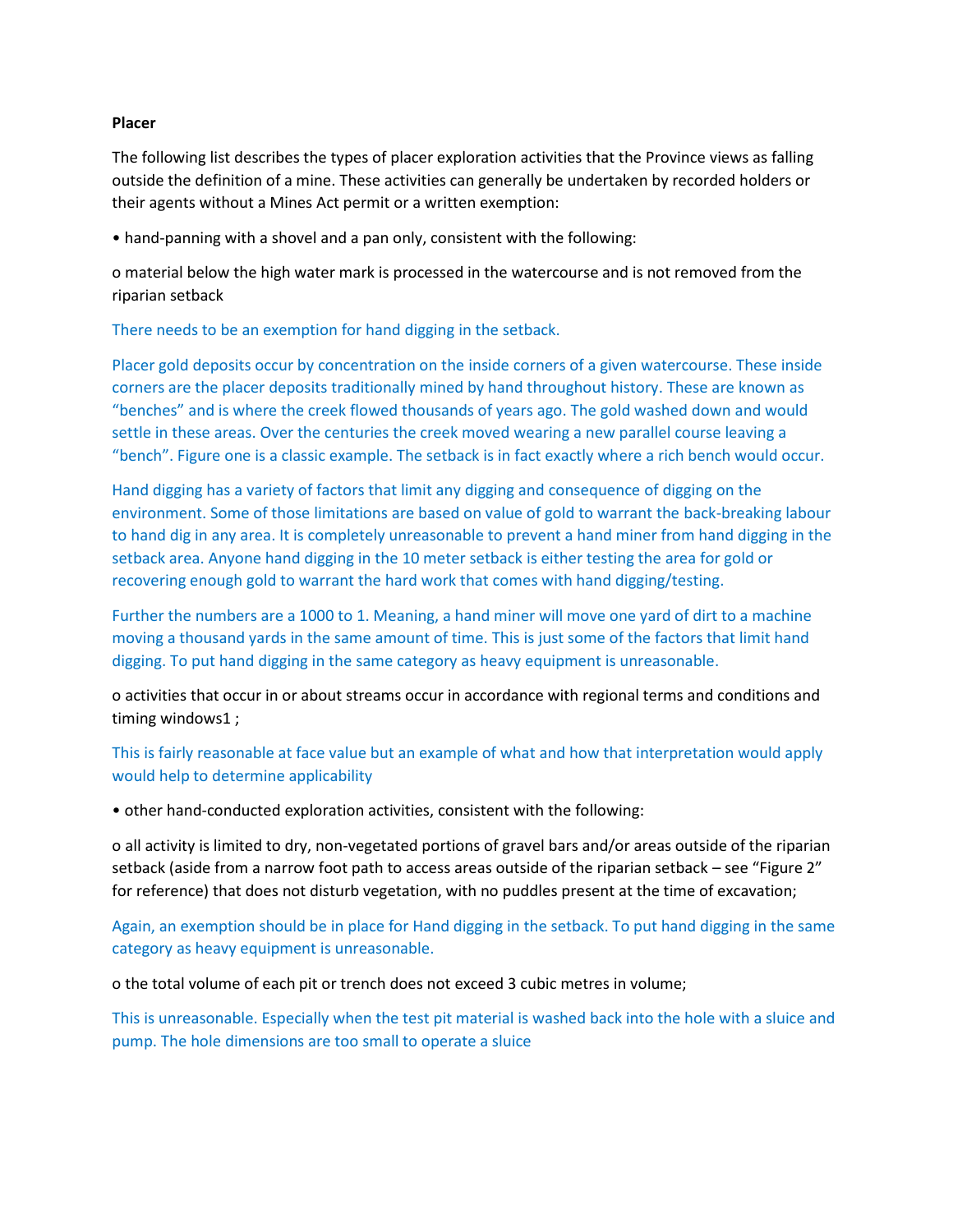o each pit or trench does not exceed 1.2 metres in depth;

This is unreasonable. Any test pit should reflect current BC regulations (work safe) about proper sloping after 4 feet with a man in the hole.

o the cumulative total of all un-reclaimed pits and/or trenches does not exceed 5 pits and/or trenches at any one time;

## This seems reasonable.

o excavated material from a gravel bar is processed within the watercourse and is not transported away from the gravel bar for processing;

This seems reasonable but I am not as familiar with working gravel bars on rivers.

o sluice boxes, high bankers, jig/shaker tables, settling ponds, tailings piles, or any holes are not located within a riparian setback;

There should be an exemption to this as well. For anyone to invest the time and labour to build by hand such infrastructure would have to have a good resource of gold to justify it. It is also much easier to utilize an area at water table for a mining area and ponds. Again, the best placer gold deposits accessible by hand are the inside corners of a creek as per in the set back area of figure one.

o sluice boxes, high bankers or jig/shaker tables are not used within the flowing water of any watercourse;

While I have grown up with this particular regulation, I also have family history going back to the 1930's that would see this as unreasonable. Again, this is a 1000 to 1 argument where hand digging is being put in the same category as heavy equipment. I would suggest a limit of using a 4 foot in length sluice box by 1 foot wide maximum. A person could only feed 1 yrd of material per day by creek water flow and pressure. A yard of material per day is also about what a person can pan too.

o sluice boxes or high bankers are readily moved by hand and do not contain any moving parts driven by mechanical means, with the exception of a small portable water pump; and,

An exception should also extend to a small generator to either power a pump or a trommel attachment on a sluice box/high banker. A hand feed trommel is meant to break up material in heavy clay before it goes through a sluice box. A trommel is a drum lined with bars. It turns, breaking up material and helping to classify material before it runs through the sluice box. It is very similar in principal to a high banker. However, a high banker is more used for gravel/sand with minimal clay.

o there is no use of mechanically-powered suction dredging and/or hand- or mechanically-powered "sniping" equipment in any watercourse.

Hand sniping equipment poses no threat to the environment and it is unreasonable to prevent people from doing hand sniping. I would like to see an exemption for small dredges based on science. Studies suggest that dredging can actually be beneficial to fish habitat.

o there is no use of hydraulic mining ("hydraulicing") equipment.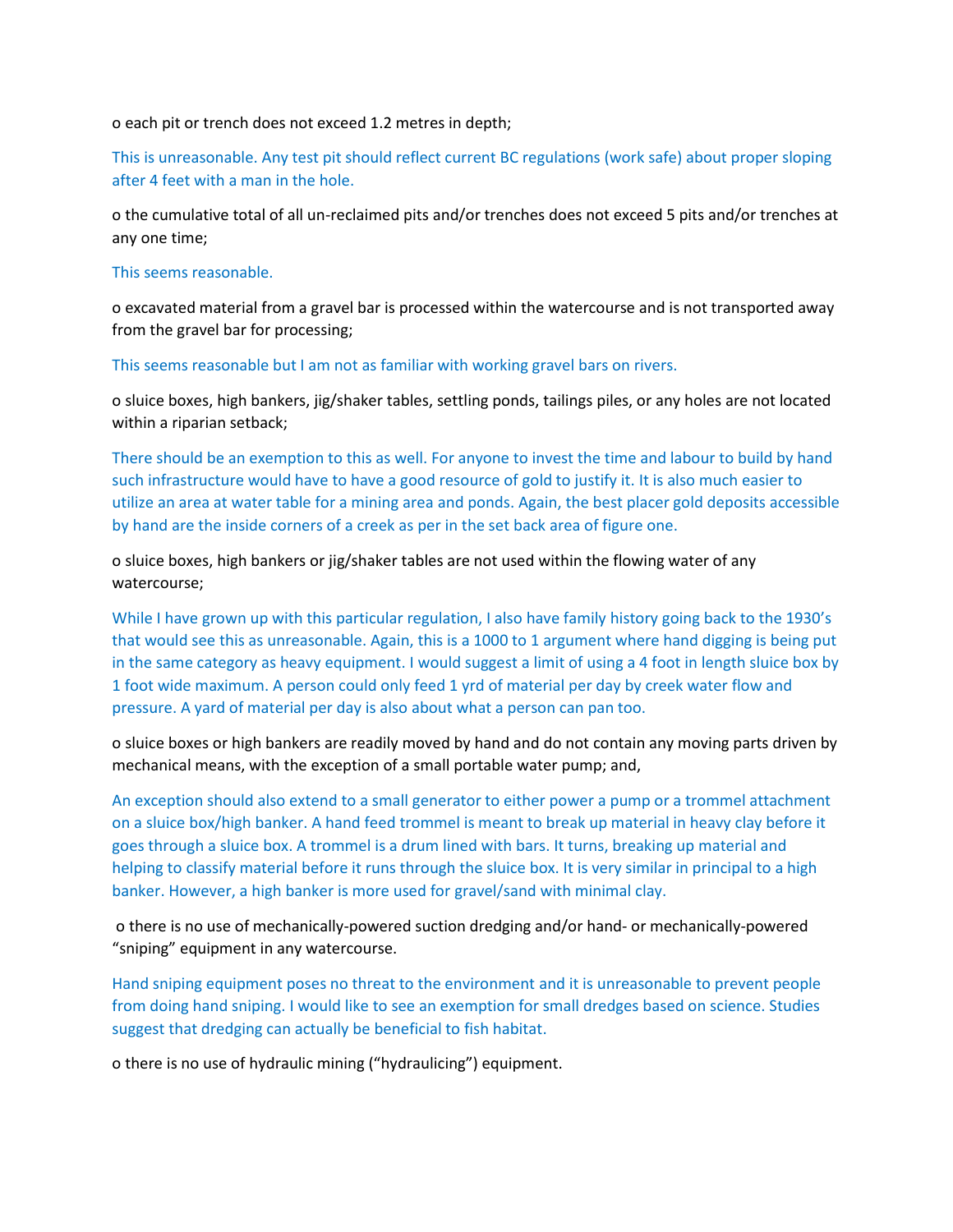This is reasonable. However, attention should be given to more research. Studies may help to identify a balance with current practices regarding sediment. Thankfully we don't hydraulick at any level anymore but the historical data may still be of value. For example the Bullion Pit in the Likely area is an example of a hydraulick operations and the largest in the world in its day. All studies on salmon and fish for the last 100 years regarding Quesnel river incorporates the environmental effects of the bullion pit.

Recorded holders or their agents:

• are encouraged to engage with Indigenous Nations with overlapping interests before undertaking any activities on the recorded holder's mineral or coal titles;

I have had enough personal experience to openly object to this. It is unreasonable to suggest that any tenure holder should willingly put themselves in the line of fire for having a shovel and a pan. A line of fire that government created spanning generations. The present censorship by political correctness breeds ignorance instead of reconciliation.

• are encouraged to obtain a valid First Aid certification and bring a minimum level-2 first aid kit with them during exploration;

This needs to be rewritten to reflect Work safe requirements which are already stringent enough for number of workers and equipment on site. A level two kit for one person out panning for the day is unreasonable. If you are really serious about upgrading this, I would be able to help with that

• must not exceed the access rights that are granted under the Mineral Tenure Act and should be aware that there are no exclusive rights to the land granted under the Mineral Tenure Act;

## This appears reasonable

• must stop work immediately if they believe they have uncovered any archaeological materials, in accordance with the Heritage Conservation Act. Recorded holders or their agents should record the find location, leave the remains in place, and contact both the applicable EMPR regional office and the Archaeology Branch;

Yes this is essential to preservation of aboriginal history. Archaeological locations should also be expanded to include gold rush and 1930's historical workings in the context of that history being documented before being disturbed in the present.

• must not cut, damage, or destroy trees without an appropriate Free Use Permit under the Forest Act if so required;

If I remember correctly, we are allowed to cut anything up to two inches. It is unreasonable to make someone get a permit to cut some brush on an access or limb some tree's. It may be better to reword trees as "merchantable timber" which would include trees such as for example pine, spruce, fir etc?

• must only access site via footpaths or existing roads and trails, as per the Mineral Tenure Act;

# Reasonable

• should ensure all activities are conducted in a manner that does not expose persons to undue risks to health and safety arising out of, or in connection with, exploration activities;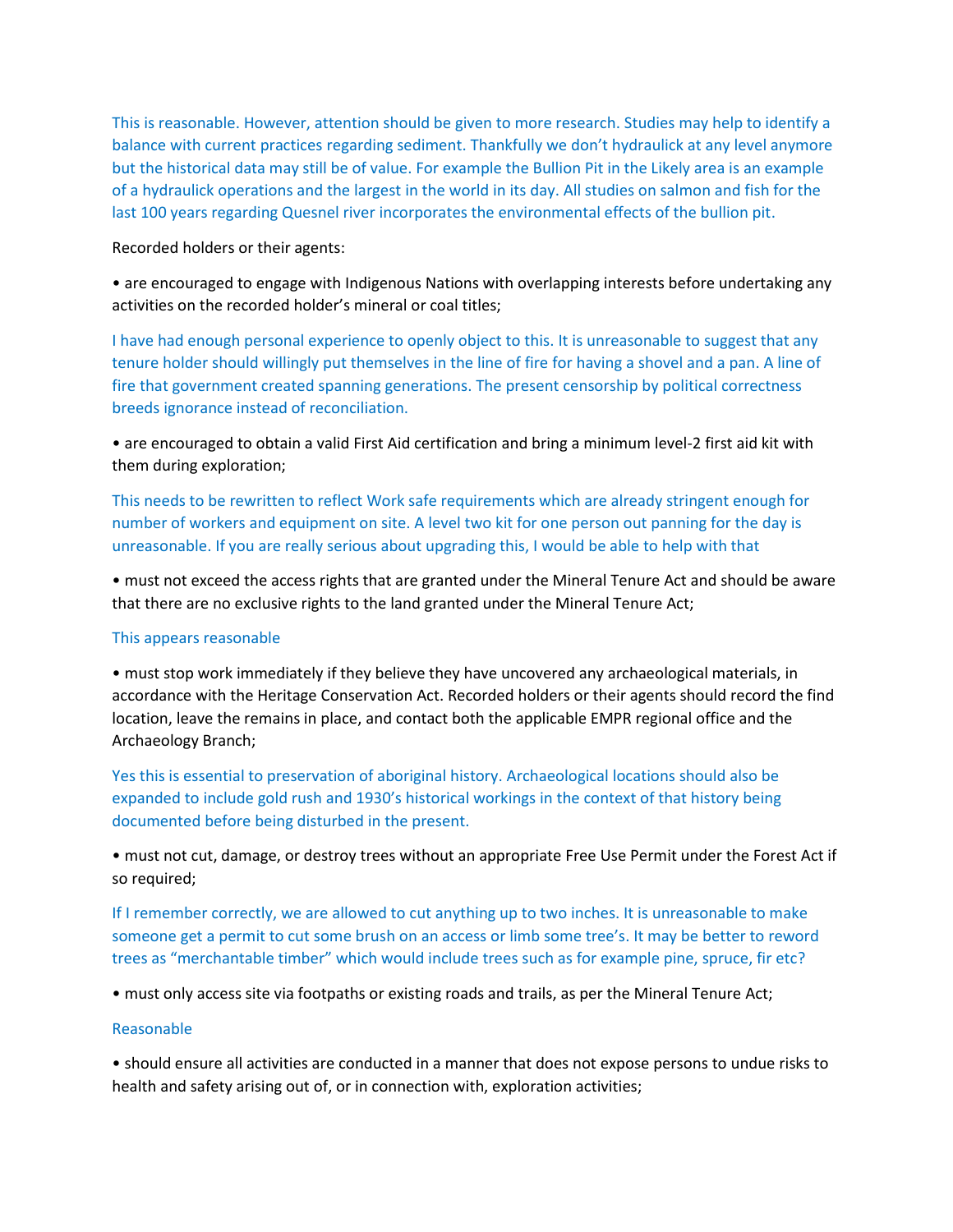## Reasonable

• should not take any sample larger than what can be reasonably carried in whole by an individual without mechanical means (e.g. vehicle, helicopter);

# Reasonable

• should conduct all activities and dispose of all waste in a manner that ensures full protection to waterways and the land base;

## Reasonable

• should ensure that all water discharged from a sluice box, high banker or backpack drill is discharged into a settling pond for infiltration and that no sediment laden water is discharged into a watercourse;

While I have grown up with this particular regulation and I agree with it, I also have family history going back to the 1930's that would see this as unreasonable. Again this is a 1000 to 1 argument where hand digging is being put in the same category as heavy equipment.

• should ensure all pits or trenches are flagged while exploration works are ongoing and made safe when record holder not present;

### Reasonable

o all pits or trenches should be backfilled and reclaimed as soon as possible (or within 12 months) following completion of mapping, sampling, or other activities;

While I do agree with this in part, I have to make a point about this. Each operation builds on the last operation. In hand testing there is the having to utilize infrastructure from roads, skid/access trails to old test pits/ponds and mining areas spanning over a century. What is left behind is a record for the next person and is used again in time based on price of gold.

For example, there are sites from the 1800's that I could only find because there was no reclamation in that time and barely any evidence today that they were even there all those years ago. However, that is part of the research that goes into finding a rich strike today by hand.

This shaft showed on the Bowman map drawn in the 1800's. This map details Keithley Creek, the Snowshoe creeks and Snowshoe mountain (yanks peak). This particular shaft is on French Snowshoe Creek and reads "43 feet no bedrock". That is important information and it is also important to know where this place is on the ground.

• should contact the applicable EMPR regional office prior to engaging in hand-powered "sniping" activities in any watercourse;

## This is unreasonable and contradictory to the above that states that hand sniping is not permitted.

• when conducting placer exploration activities, all holes and any settling ponds should be leveled and contoured as gravel is processed to ensure that all depressions are filled to avoid the entrapment of fish should water levels fluctuate due to seasonal variation;